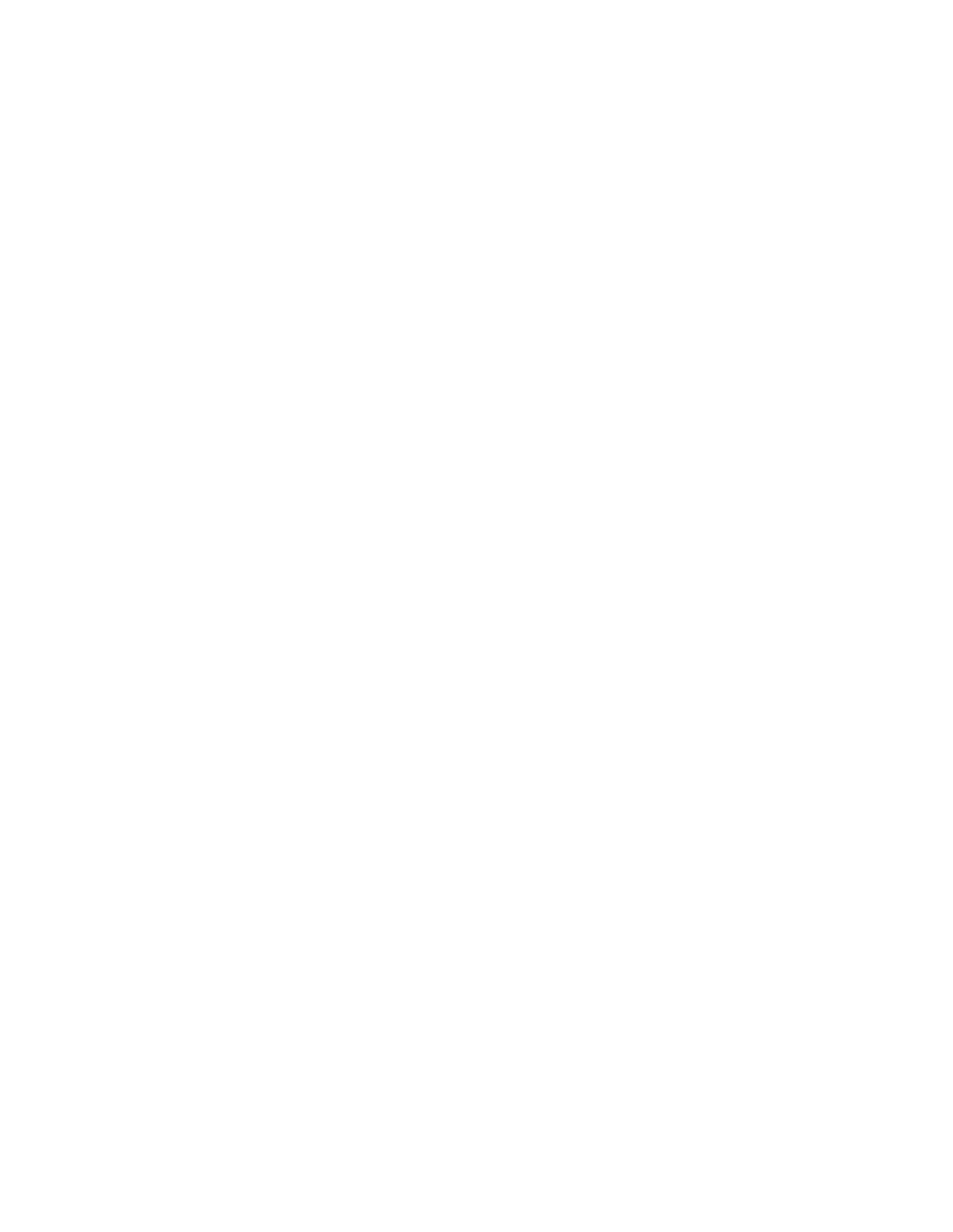

# 8.0 EFFECTS FOUND NOT TO BE SIGNIFICANT

The Town of Mammoth Lakes (Town) conducted an analysis of the proposed project's effect on specific environmental topic areas, included as part of the Environmental Checklist form presented in Appendix G of the *CEQA Guidelines*, during the preparation of this EIR. In the course of this evaluation, certain impacts of the project were found to be less than significant due to the inability of a project of this scope to create such impacts or the absence of project characteristics producing effects of this type. The effects determined not to be significant are not required to be included in primary analysis sections of the Draft EIR. In accordance with *CEQA Guidelines* Section 15128, the following section provides a brief description of potential impacts found to be less than significant. The lettered analyses under each topical area directly correspond to their order in CEQA's Appendix G checklist.

# AESTHETICS. **Would the project:**

b) *Substantially damage scenic resources, including, but not limited to, trees, rock outcroppings, and historic buildings within a state scenic highway?*

No Impact. No designated State scenic highways are located adjacent to the site.<sup>1</sup> However, State Route 203 (SR-203) (Main Street), located approximately 0.73-mile north of the project site (trending in an east/west direction), is eligible to become a State Scenic Highway, but has not yet been officially designated. The nearest Officially Designated State Scenic Highway is U.S. Route 395 (Highway 395), located approximately 2.8 miles to the east of the project site. Views of the project site are not afforded from SR-203 or Highway 395 due to intervening structures, topography, and vegetation. Thus, the proposed project would not damage any scenic resources within the viewshed of a state scenic highway. No impacts would occur in this regard.

# AGRICULTURE AND FORESTRY RESOURCES. **Would the project:**

a) *Convert Prime Farmland, Unique Farmland, or Farmland of Statewide Importance (Farmland), as shown on the maps prepared pursuant to the Farmland Mapping and Monitoring Program of the California Resources Agency, to non-agricultural use?*

**No Impact.** The project site currently consists of Mammoth Creek Park West, and does not support agricultural use and is not designated as Prime Farmland, Unique Farmland, or Farmland of Statewide Importance.<sup>2</sup> Thus, project implementation would not result in the conversion of farmland to non-agricultural uses. No impact would occur.

<sup>-</sup><sup>1</sup> State of California Department of Transportation, *California Scenic Highway Mapping System*, [http://www.dot.ca.gov/hq/LandArch/16\\_livability/scenic\\_highways/index.htm](http://www.dot.ca.gov/hq/LandArch/16_livability/scenic_highways/index.htm), accessed on July 22, 2016.

<sup>2</sup> California Department of Conservation, *Farmland Mapping and Monitoring Program, California Important Farmland Finder*, <http://www.conservation.ca.gov/dlrp/fmmp/Pages/Index.aspx, accessed on September 14, 2016.>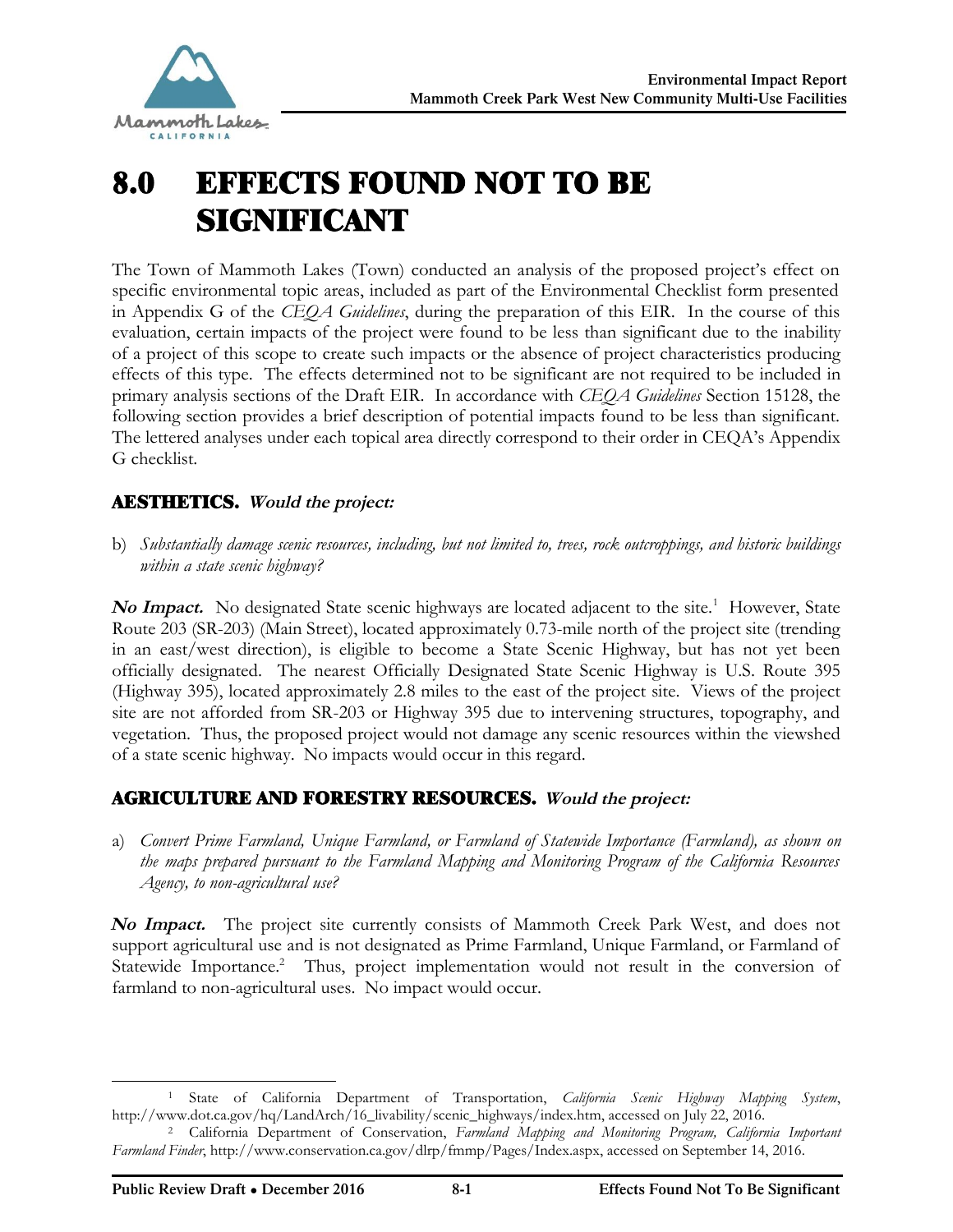

#### b) *Conflict with existing zoning for agricultural use, or a Williamson Act contract?*

**No Impact.** The existing zoning and proposed zoning does not include any agricultural-related zoning designations, nor is the site part of a Williamson Act contract. As illustrated on the General Plan Land Use Diagram, the project site is designated as Open Space (OS), and zoned as Public and Quasi Public (P-QP) on the Zoning Map. The land uses surrounding the project site are not zoned for agricultural uses or in a Williamson Act contract. Thus, no impact would occur.

c) *Conflict with existing zoning for, or cause rezoning of, forest land (as defined in Public Resources Code section 12220(g)), timberland (as defined by Public Resources Code section 4526), or timberland zoned Timberland Production (as defined by Government Code section 51104(g))?*

**No Impact.** The project site is located within an area known for its forestland, and the adjoining parcel to the south is owned by the United States Forestry Service (USFS). However, the project site is not zoned or used for forestland resource production. The project vicinity is comprised of residential, commercial, office, institutional, and recreational/open space uses. Forestry operations do not occur at the project site or in the project vicinity. Project implementation would not result in the rezoning of forest land, timberland, or timberland zoned Timberland Production. No impact would occur in this regard.

d) *Result in the loss of forest land or conversion of forest land to non-forest use?*

**No Impact.** Refer to Agricultural Resources Response (c).

e) *Involve other changes in the existing environment which, due to their location or nature, could result in conversion of Farmland, to non-agricultural use or conversion of forest land to non-forest use?*

**No Impact.** Refer to Agricultural Resources Responses (a) through (c). The project site consists of Mammoth Creek Park West and is located in the vicinity of developed mixed land uses (including residential, commercial, office, and institutional uses). Implementation of the proposed project would not result in the conversion of designated farmland or forest land to non-agricultural/nonforest land use. No impacts would occur in this regard.

# AIR QUALITY. **Would the project:**

#### e) *Create objectionable odors affecting a substantial number of people?*

**Less Than Significant Impact.** Construction activity associated with the project may generate detectable odors from heavy-duty equipment exhaust. Construction-related odors would be shortterm in nature and cease upon project completion. Proposed land uses could create odors. However, odors during project operations are not expected to be objectionable. A less than significant impact would result.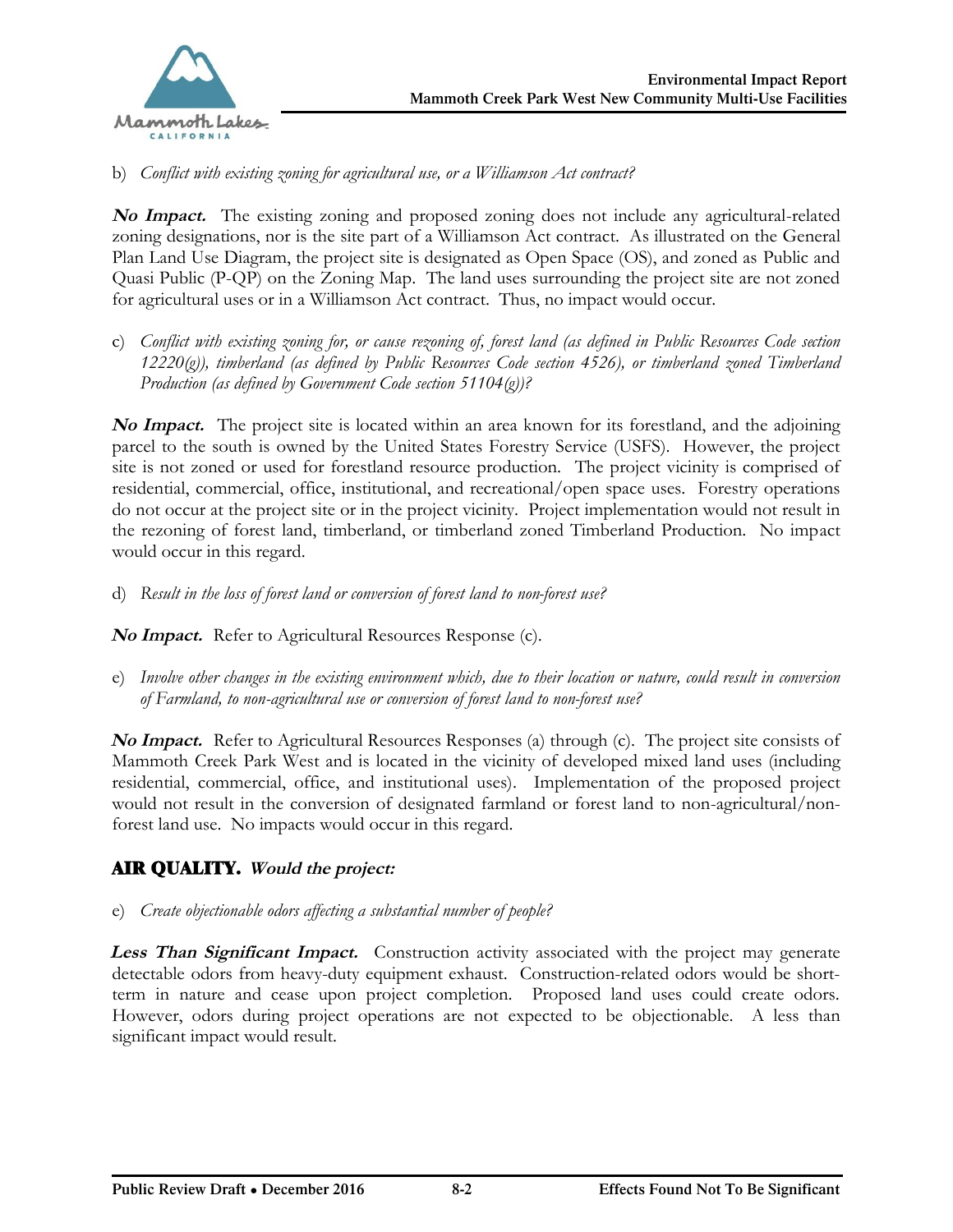

# BIOLOGICAL RESOURCES. **Would the project:**

c) *Have a substantial adverse effect on federally protected wetlands as defined by Section 404 of the Clean Water Act (including, but not limited to, marsh, vernal pool, coastal, etc.) through direct removal, filling, hydrological interruption, or other means?*

**No Impact.** The *Habitat Assessment for the Mammoth Creek Park West New Community Multi-Use Facilities Project* (Habitat Assessment), prepared by Michael Baker International, Inc., 3 did not identify any drainage or wetland features within the project footprint that would be considered jurisdictional by the United States Army Corps of Engineers (USACE), Regional Water Quality Control Board (RWQCB), or California Department of Fish and Wildlife (CDFW). Thus, no regulatory approvals from the USACE, RWQCB, or CDFW would be required. The proposed project would not result in any impacts to USACE, RWQCB, or CDFW jurisdictional waters or wetlands. No impacts would occur in this regard.

f) *Conflict with the provisions of an adopted Habitat Conservation Plan, Natural Community Conservation Plan, or other approved local, regional, or state habitat conservation plan?*

**No Impact.** The project site and surrounding vicinity are not located within an area covered by a Habitat Conservation Plan, Natural Community Conservation Plan, or other approved conservation plan.4,5 No impact would occur in this regard.

## CULTURAL RESOURCES. **Would the project:**

c) *Directly or indirectly destroy a unique paleontological resource or site or unique geologic feature?*

**No Impact.** Based on the General Plan PEIR, there are no known unique paleontological resources or sites, and no known unique geologic features in the developable portions of the Town of Mammoth Lakes. The soils in the project area are glacial till and relatively recent volcanic materials, and therefore no paleontological resources would be expected to occur in the area. Given the lack of potential for paleontological resources within or near the project site, the proposed grading and construction activities for the project would not have the potential to result in significant adverse impacts to such resources. As such, no impact would occur in this regard.

-

<sup>3</sup> Michael Baker International, *Habitat Assessment for the Mammoth Creek Park West New Community Multi-Use Facilities Project*, August 2, 2016.

<sup>4</sup> U.S. Fish and Wildlife Service, *Habitat Conservation Plan Documents,* [https://www.fws.gov/carlsbad/HCPs/](https://www.fws.gov/carlsbad/HCPs/ ) HCP\_Docs.html, accessed September 14, 2016.

<sup>5</sup> California Department of Fish and Wildlife, *NCCP Plan Summaries,* [https://www.wildlife.ca.gov/](https://www.wildlife.ca.gov/ ) Conservation/Planning/NCCP/Plans, accessed September 14, 2016.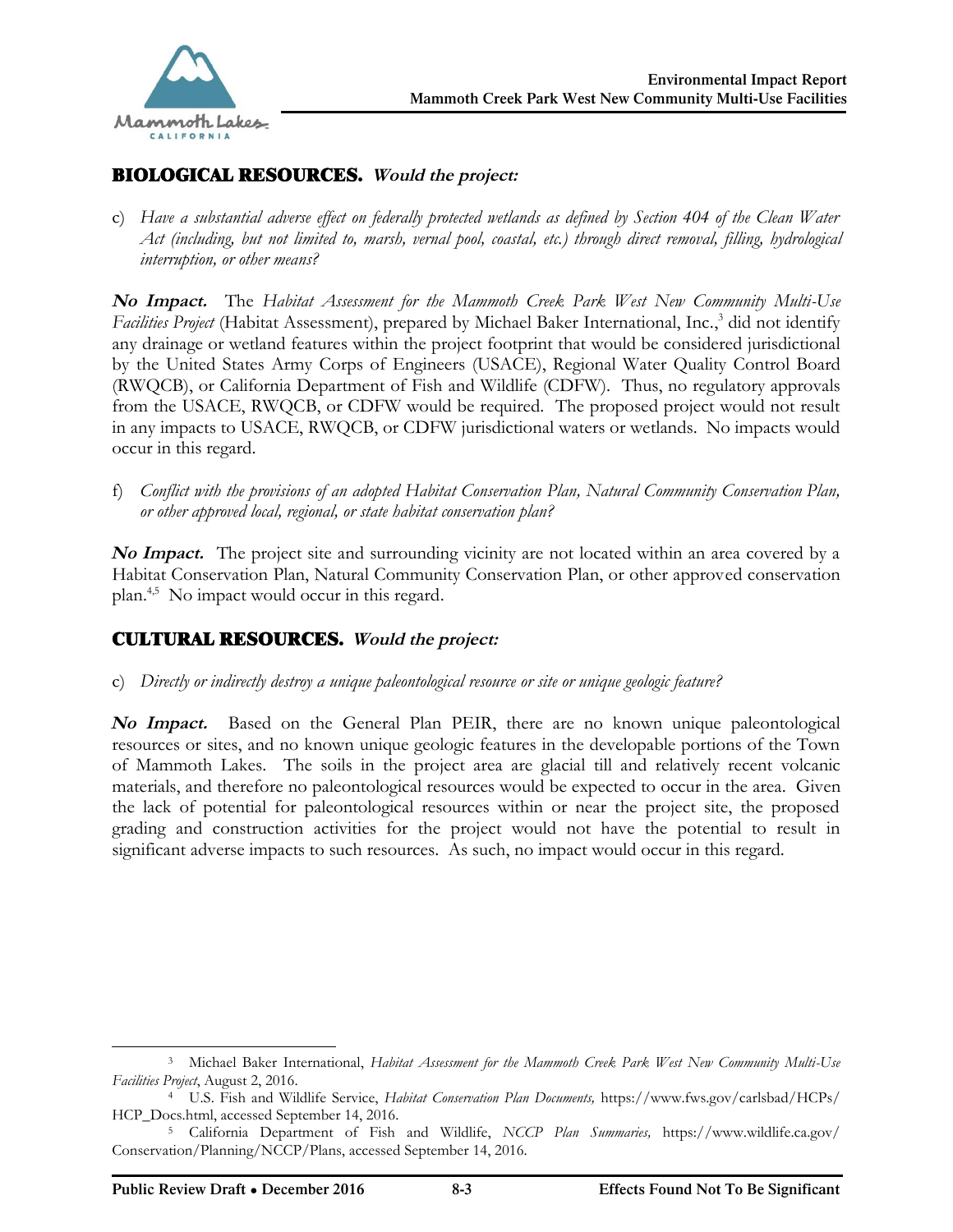

# GEOLOGY AND SOILS. **Would the project:**

- a) *Expose people or structures to potential substantial adverse effects, including the risk of loss, injury, or death involving:*
	- 1) *Rupture of a known earthquake fault, as delineated on the most recent Alquist-Priolo Earthquake Fault Zoning Map issued by the State Geologist for the area or based on other substantial evidence of a known fault?*

**No Impact.** The project site is located within the Sierra Nevada Mountain range, a tilted fault-block that is bordered on the east by the Sierra Nevada frontal-fault system. The region is considered to be an active seismic region. For the purposes of the Alquist-Priolo Earthquake Fault Zoning Map Act, the State of California defines active faults as those that have historically produced earthquakes or shown evidence of movement within the past 11,000 years (during the Holocene Epoch).<sup>6</sup> Active faults may be designated as Earthquake Fault Zones under the Alquist-Priolo Earthquake Fault Zoning Act, which includes standards regulating development adjacent to active faults. The site is not located within an Earthquake Fault Zone or Alquist-Priolo Hazard Zone. The nearest known active regional fault is the Hartley Springs fault, which is located approximately 45 miles to the northwest. The closest mapped earthquake fault zone is located approximately two miles to the northwest of the project site.

2) *Strong seismic ground shaking?*

**No Impact.** Due to existing site conditions, including the relatively flat nature of the site and its immediate surroundings, the project is not anticipated to result in a substantial adverse effect to people or structures resulting from strong seismic ground shaking. In addition, according to the General Plan PEIR, the Town has primarily very low to moderate ground instability. Further, all building construction associated with the project would be subject to the Town's existing construction ordinances and the California Building Code (CBC) in order to minimize hazards during a seismic event. The CBC includes standards related to soils and foundations, structural design, building materials, and structural testing and inspections. As such, the potential for ground shaking is considered low.

3) *Seismic-related ground failure, including liquefaction?*

**No Impact.** Liquefaction occurs when loose, water-saturated sediments lose strength and fail during strong ground shaking. Liquefaction is defined as the transformation of granular material from a solid state into a liquefied state as a consequence of increased pore-water pressure. According to the General Plan PEIR, liquefaction occurs in areas with shallow groundwater and where finer grained sands make up a significant part of the near surface (less than 30 feet above mean sea level) soil section. Within the Town, areas of alluvium and moraine material with shallow groundwater have the potential for liquefaction. Areas subject to liquefaction of fine-grained alluvium are in the low areas including Sherwin

<sup>-</sup><sup>6</sup> California Department of Conservation and California Geologic Survey. Potentially active faults have demonstrated displacement within the last 1.6 million years (during the Pleistocene Epoch), but do not displace Holocene Strata. Inactive faults do not exhibit displacement younger than 1.6 million years before the present.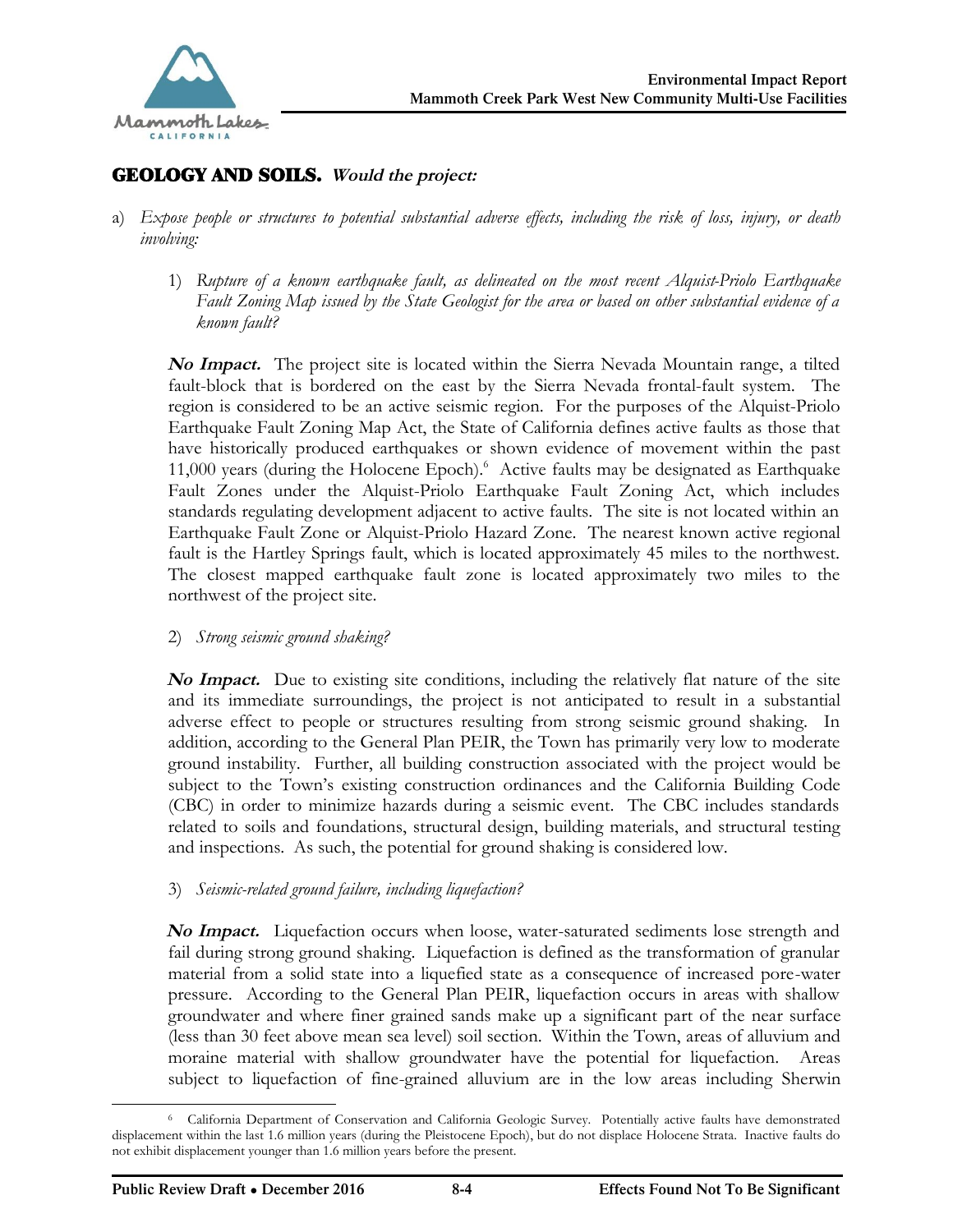Meadows, areas to the north and south of the Old Mammoth District, and an area of shallow groundwater near the Meridian Boulevard and Minaret Road. The project would be required to comply with the State of California's minimum standards for structural design and construction provided in the CBC. Given that the potential for liquefaction is considered very low and the project would comply with applicable requirements, the potential for seismic-related ground failure at the project site, including liquefaction, is low.

4) *Landslides?*

**No Impact.** Landslides are earthquake-induced ground failure that occurs primarily in areas with steep slopes, which have loose, granular soils that lose their cohesive characteristics when water-saturated. Landslides are primarily limited to areas with a combination of poorly consolidated material and slopes that exceed 30 percent. Based on the General Plan PEIR, there are slopes with slopes that exceed 30 percent in portions of Mammoth Knolls, Mammoth Slopes, and areas of Old Mammoth. However, there has been no landslide activity in the Town, where the project is located. Additionally, there have been no documented landslides that have occurred on-site. Therefore, no impact would occur in this regard.

b) *Result in substantial soil erosion or the loss of topsoil?*

**Less Than Significant Impact.** The highest erosion potential occurs in loose and/or shallow soils on steep slopes. Currently, the project site is generally level and consists of Mammoth Creek Park West. Construction of the project would produce loose soils, which are subject to erosion if the surface area were to be disturbed or vegetation were to be removed. Grading and trenching for construction may expose soils to short-term wind and water erosion. The proposed project would be subject to the Town Municipal Code requirements pertaining to the minimization of soil erosion during earthwork activities. Upon compliance with the Town Municipal Code, project implementation would reduce potential impacts pertaining to soil erosion and/or the loss of topsoil to less than significant levels.

c) *Be located on a geologic unit or soil that is unstable, or that would become unstable as a result of the project, and potentially result in an on-site or off-site landslide, lateral spreading, subsidence, liquefaction or collapse?*

**Less Than Significant Impact.** Refer to Geologies and Soils Response (a). In order for the potential effects of liquefaction to be manifested at the ground surface, the soils generally have to be granular, loose to medium-dense and saturated relatively near the ground surface, as well as be subjected to ground shaking of a sufficient magnitude and duration. Within the Town, areas of alluvium and moraine material with shallow groundwater have the potential for liquefaction according to the General Plan PEIR. Areas subject to liquefaction of fine-grained alluvium are in the low areas including Sherwin Meadows, areas to the north and south of the Old Mammoth District, and an area of shallow groundwater near the Meridian Boulevard and Minaret Road. The project would be required to comply with the State of California's minimum standards for structural design and construction provided in the CBC. Given that the potential for liquefaction is considered very low and the project would comply with applicable requirements, potential impacts with regard to seismic-related ground failure would be less than significant.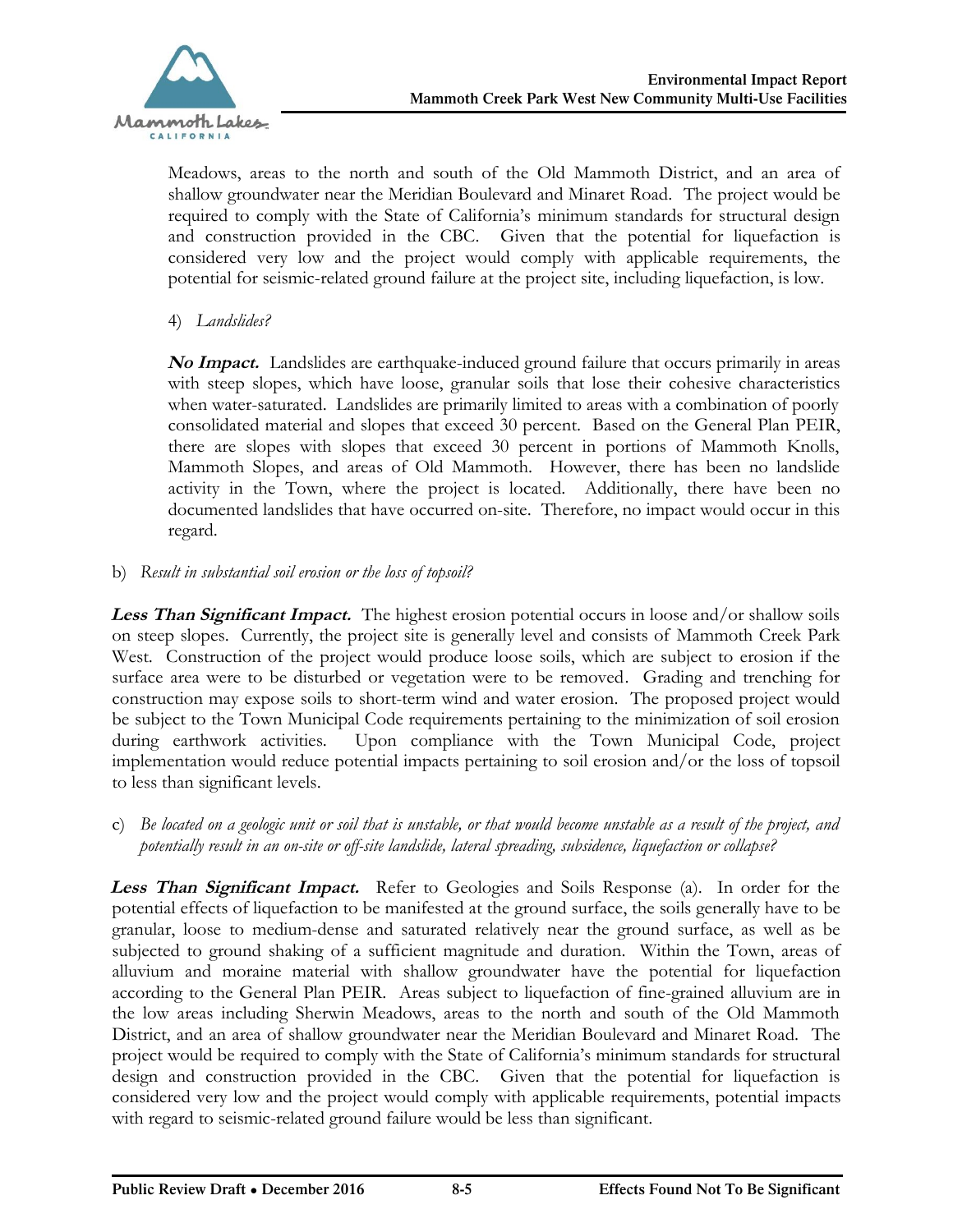

d) *Be located on expansive soil, as defined in Table 18-1-B of the Uniform Building Code (1994), creating substantial risks to life or property?*

**No Impact.** Based on the General Plan PEIR, no expansive soils have been mapped or encountered in the Town. Thus, no impacts are anticipated in this regard.

e) *Have soils incapable of adequately supporting the use of septic tanks or alternative waste water disposal systems where sewers are not available for the disposal of waste water?*

**No Impact.** No septic tanks or alternative wastewater systems are currently located within the project site and none would be constructed as part of the proposed project. Thus, no impacts would occur in this regard.

# HAZARDS AND HAZARDOUS MATERIALS. **Would the project:**

a) *Create a significant hazard to the public or the environment through the routine transport, use, or disposal of hazardous materials?*

**Less Than Significant Impact.** The project involves the construction of a residential community multi-use facility and no significant hazards to the public or environment are anticipated during the development of the project or the occupancy of the improvements due to requirements to comply with Building, Fire and other Uniform Code statutes related to the protection of the public's health and safety. No impacts would occur in this regard.

b) *Create a significant hazard to the public or the environment through reasonably foreseeable upset and accident conditions involving the release of hazardous materials into the environment?*

**No Impact.** The project consists of Mammoth Creek Park West and is surrounded by residential uses, office uses, and vacant land. The project is not anticipated to result in accidental releases of hazardous materials.

As noted above, project operations would not involve the routine transport, use, or disposal of substantial quantities of hazardous materials. During operations, it is anticipated that strict standards implemented by the Mono County Health Department would be implemented, if necessary. No impacts would occur in this regard.

c) *Emit hazardous emissions or handle hazardous or acutely hazardous materials, substances, or waste within onequarter mile of an existing or proposed school?*

**No Impact.** The nearest school to the project site is Mammoth High School, located at 365 Sierra Park Road, Mammoth Lakes, approximately 0.34 mile northeast of the project site.<sup>7</sup> Therefore, the property is located more than one-quarter mile from the nearest school and no impacts would occur in this regard.

 $\overline{a}$ 

Google Earth, 2016.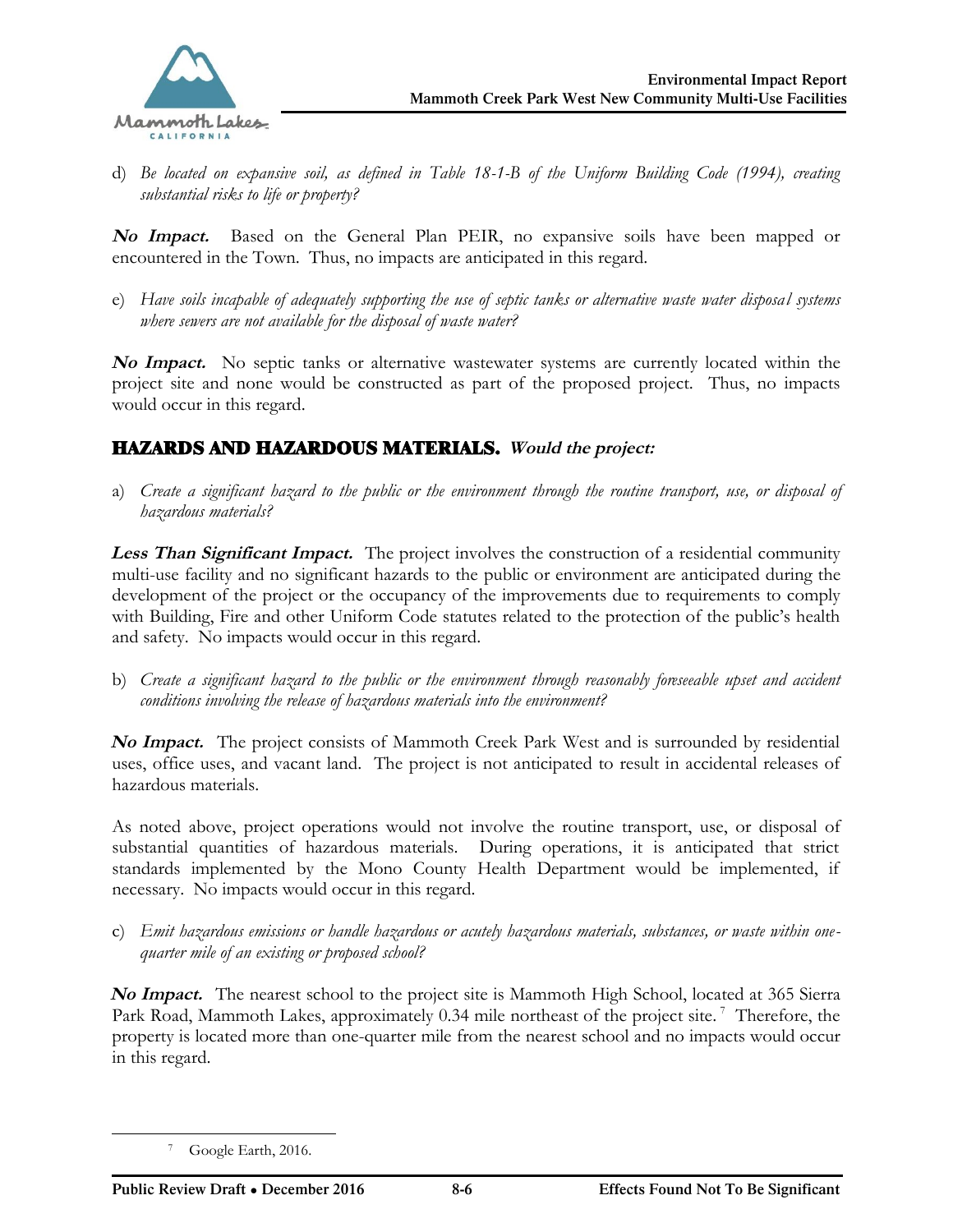

d) *Be located on a site which is included on a list of hazardous materials sites compiled pursuant to Government Code Section 65962.5 and, as a result, would it create a significant hazard to the public or the environment?*

**No Impact.** Government Code Section 65962.5 requires the Department of Toxic Substances Control (DTSC) and State Water Resources Board (SWRCB) to compile and update a regulatory sites listing (per the criteria of the Section). The California Department of Health Services is also required to compile and update, as appropriate, a list of all public drinking water wells that contain detectable levels of organic contaminants and that are subject to water analysis pursuant to Section 116395 of the Health and Safety Code. Section 65962.5 requires the local enforcement agency, as designated pursuant to Section 18051 of Title 14 of the California Code of Regulations (CCR), to compile, as appropriate, a list of all solid waste disposal facilities from which there is a known migration of hazardous waste.

The project site is not on a list of hazardous materials sites compiled pursuant to Government Code Section 65962.5<sup>8</sup> and, therefore, would not create a significant hazard to the public or the environment. Thus, no impacts would occur in this regard.

e) *For a project located within an airport land use plan or, where such a plan has not been adopted, within two miles of a public airport or public use airport, would the project result in a safety hazard for people residing or working in the project area?*

**No Impact.** The project site is not located within an airport land use plan or within two miles of an airport or private airstrip. No impacts would occur in this regard.

f) *For a project within the vicinity of a private airstrip, would the project result in a safety hazard for people residing or working in the project area?*

**No Impact.** Refer to Hazards and Hazardous Materials Response (e).

g) *Impair implementation of or physically interfere with an adopted emergency response plan or emergency evacuation plan?*

**No Impact.** Project construction activities could result in short-term temporary impacts to street traffic along Old Mammoth Road. While temporary lane closures may be required, travel along surrounding roadways would remain open and would not interfere with emergency vehicle access in the site vicinity. The project does not conflict with the adopted Town of Mammoth Lakes Emergency Operations Plan. No impacts would occur in this regard.

*h) Expose people or structures to a significant risk of loss, injury or death involving wildland fires, including where wildlands are adjacent to urbanized areas or where residences are intermixed with wildlands?*

**Less Than Significant Impact.** The Town and surrounding area have been rated as having a very high fire potential. Thus, implementation of the proposed project could expose people or the new structure to risk involving wildland fires, as would be true for any development within the Town.

<sup>8</sup> Department of Toxic Substances Control, [http://www.envirostor.dtsc.ca.gov/public/mandated\\_reports.](http://www.envirostor.dtsc.ca.gov/public/mandated_reports. ) asp, accessed on September 14, 2016.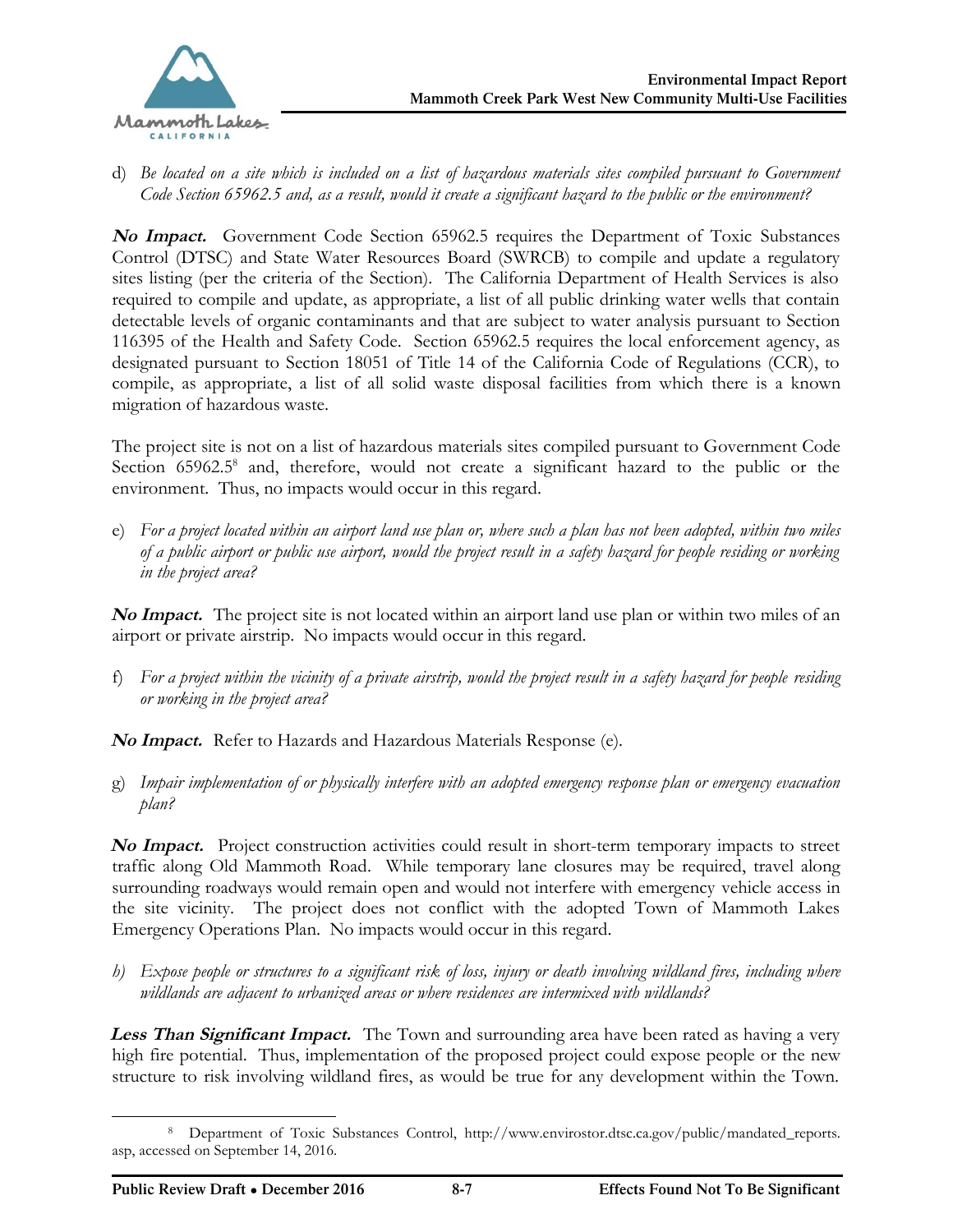

The proposed project is subject to compliance with the Uniform Fire Code, which was amended by the Mammoth Lakes Fire Protection District (MLFPD) to ensure that Fire Code regulations are met. Project implementation would result in a less than significant in this regard.

# HYDROLOGY AND WATER QUALITY. **Would the Project:**

b) *Substantially deplete groundwater supplies or interfere substantially with groundwater recharge such that there would be a net deficit in aquifer volume or a lowering of the local groundwater table level (e.g., the production rate of pre-existing nearby wells would drop to a level which would not support existing land uses or planned uses for which permits have been granted)?*

**Less Than Significant Impact.** The proposed project would not result in any groundwater extraction or the depletion of groundwater supplies. Based on the *Preliminary Drainage Study* (Drainage Study), prepared by Triad/Holmes Associates, dated August 12, 2016 (enclosed in Appendix 11.7, *Drainage Study*), the proposed impervious condition of the project site would be approximately 62.5 percent, leaving the remaining 37.8 percent of the project site pervious. Implementation of the proposed project would still allow infiltration at the project site. Thus, impacts in this regard would be less than significant.

g) *Place housing within a 100-year flood hazard area as mapped on a federal Flood Hazard Boundary or Flood Insurance Rate Map or other flood hazard delineation map?*

**No Impact.** The project does not propose the construction of new housing. Thus, no impacts would occur in this regard.

j) *Result in inundation by seiche, tsunami, or mudflow?*

**No Impact.** According to the General Plan PEIR, the Town is not located in an area that would be impacted by a tsunami. The impacts from mudflows are considered to be negligible given the varying topography and heavily vegetated nature of the Town. Further, the project site is not located within the vicinity of a water body that would cause inundation of the project site by a seiche. Thus, no impacts would result in this regard.

## LAND USE AND PLANNING. **Would the project:**

#### a) *Physically divide an established community?*

**No Impact.** The project site is comprised of Mammoth Creek Park West near the edge of the developed portion of the Town; therefore, the proposed project would not physically divide an established community. Additionally, the proposed development (recreation uses) is consistent with the existing Public and Quasi Public (P-QP) zoning designation. No impacts would occur in this regard.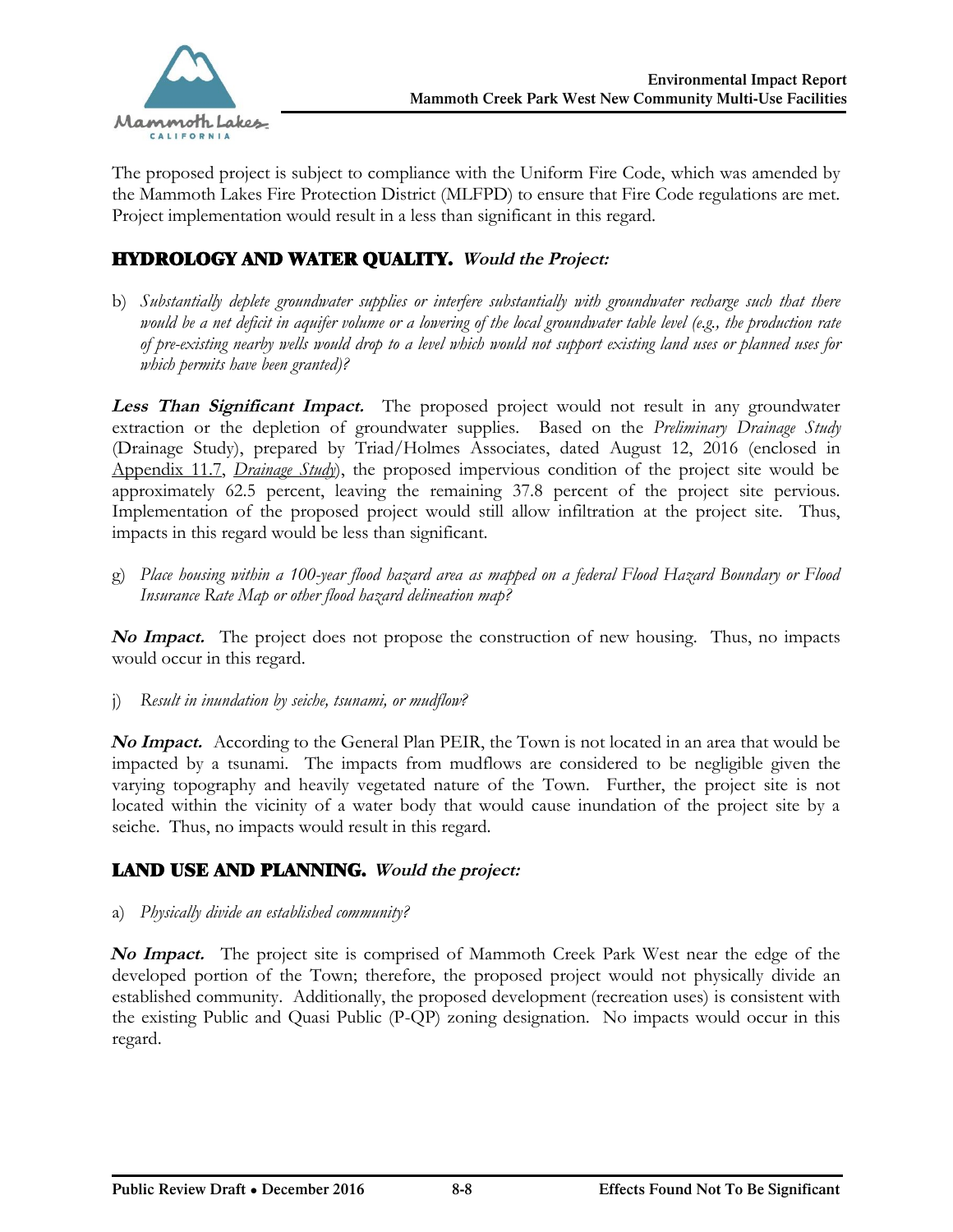

c) *Conflict with any applicable habitat conservation plan or natural community conservation plan?*

**No Impact.** As discussed in Biological Resources Response (f), the project site and surrounding vicinity are not located within an area covered by a Habitat Conservation Plan, Natural Community Conservation Plan, or other approved conservation plan. No impact would occur in this regard.

# MINERAL RESOURCES. **Would the project:**

a) *Result in the loss of availability of a known mineral resource that would be of value to the region and the residents of the state?*

**No Impact.** Based on Figure 4.4‐1, *Mineral Resource Map,* of the General Plan PEIR, the project site is not known to contain mines, mineral deposits, or other mineral resources. Thus, no impacts are anticipated in this regard.

b) *Result in the loss of availability of a locally-important mineral resource recovery site delineated on a local general plan, specific plan or other land use plan?*

**Less Than Significant Impact.** Refer to the Mineral Resources Response (a).

## NOISE. **Would the project:**

e) *For a project located within an airport land use plan or, where such a plan has not been adopted, within two miles of a public airport or public use airport, would the project expose people residing or working in the project area to excessive noise levels?*

**No Impact.** The project site is not located within an airport land use plan area or within two miles of a public airport or public-use airport. The Mammoth Yosemite Airport is located approximately six miles southeast from the project site. No impact would occur in this regard.

f) *For a project within the vicinity of a private airstrip, would the project expose people residing or working in the project area to excessive noise levels?*

**No Impact.** The project is not located in the vicinity of a private airstrip. Therefore, the proposed project would not expose people to excessive noise levels associated with the operation of a private airstrip. No impact would occur in this regard.

## POPULATION AND HOUSING. **Would the project:**

a) *Induce substantial population growth in an area, either directly (for example, by proposing new homes and businesses) or indirectly (for example, through extension of roads or other infrastructure)?*

**No Impact.** The project would serve the existing Mammoth Lakes community, and does not include any growth-inducing land uses. In addition, employees serving the existing facilities would serve the proposed project, resulting in only nominal increases in employees, if any. Thus, no impact would result in this regard.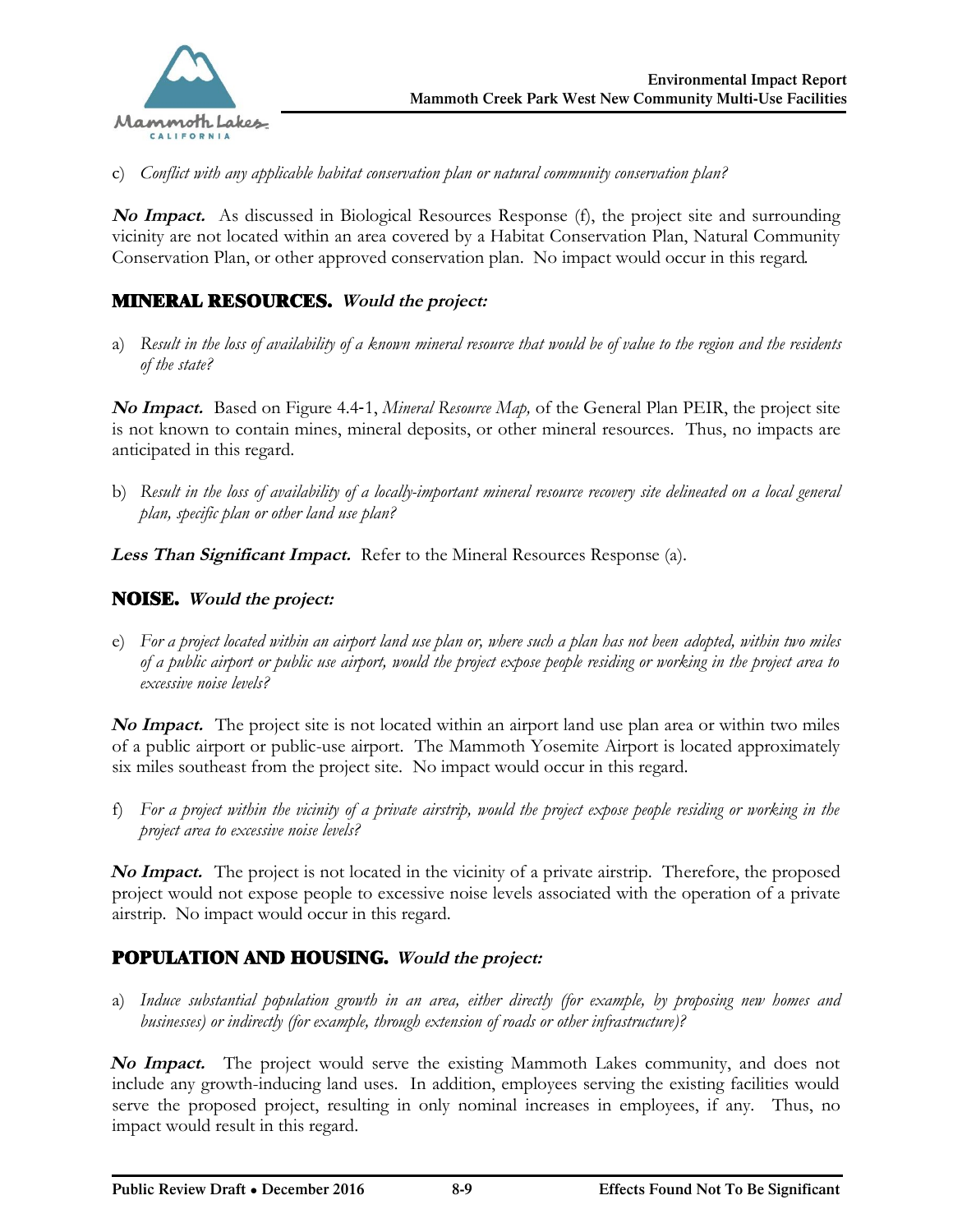

b) *Displace substantial numbers of existing housing, necessitating the construction of replacement housing elsewhere?*

**No Impact.** No existing housing is present on-site. Thus, implementation of the proposed project would not result in the displacement of existing housing. No impact would result in this regard.

c) *Displace substantial numbers of people, necessitating the construction of replacement housing elsewhere?*

**Less Than Significant Impact.** Refer to Population and Housing Response (b).

## PUBLIC SERVICES.

- a) *Would the project result in substantial adverse physical impacts associated with the provision of new or physically altered governmental facilities, need for new or physically altered governmental facilities, the construction of which could cause significant environmental impacts, in order to maintain acceptable service ratios, response times or other performance objectives for any of the public services:*
	- 1) *Fire protection?*

**Less Than Significant Impact.** The MLFPD provides fire protection and emergency response to the project site. The MLFPD service area includes approximately 3,000 acres of mountain resort area in and around the Town and over 2,500 acres within the Town. The MLFPD currently responds to calls for service from two fire stations. Fire Station No. 1, the primary station, is located at the northeast corner of the Main Street and Forest Trail intersection, and is located approximately 0.77-mile north of the project site. Fire Station No. 2 is located at 1574 Old Mammoth Road, located approximately 0.63-mile southwest of the project site. According to the General Plan PEIR, fire ratings range from one to ten, with one representing the best rating. As of 2005, the Town has a fire rating of three, as a result of the recent Insurance Service evaluation conducted within the Town. The project could result in an increase in the quantity of emergency calls received by the MLFPD due to the increase in activity and use in the area. The project would comply with the applicable provisions as set forth in the Town Municipal Code. While the project could result in an increase in calls, the project would not result in development that is unique in the area. The project would be subject to review by the MLFPD to ensure that the project complies with fire requirements. Therefore, with compliance with the MLFPD's requirements, impacts would be less than significant in this regard.

#### 2) *Police protection?*

**Less Than Significant Impact.** Police protection and law enforcement in the Town of Mammoth Lakes are provided by the Mammoth Lakes Police Department (MLPD), the Mono County Sheriff's Department (MCSD), and the California Highway Patrol (CHP). The MLPD provides all police services for the project area. Criminal investigation calls, the primary job function of the MLPD, increase during the peak visitor months. MLPD is responsible for all traffic-related offences within the Town, except for along SR-203 where CHP also provides traffic-related services. The MLPD staff is currently comprised of 10 sworn officers and 3 civilian employees, all of whom operate out of the MLPD facility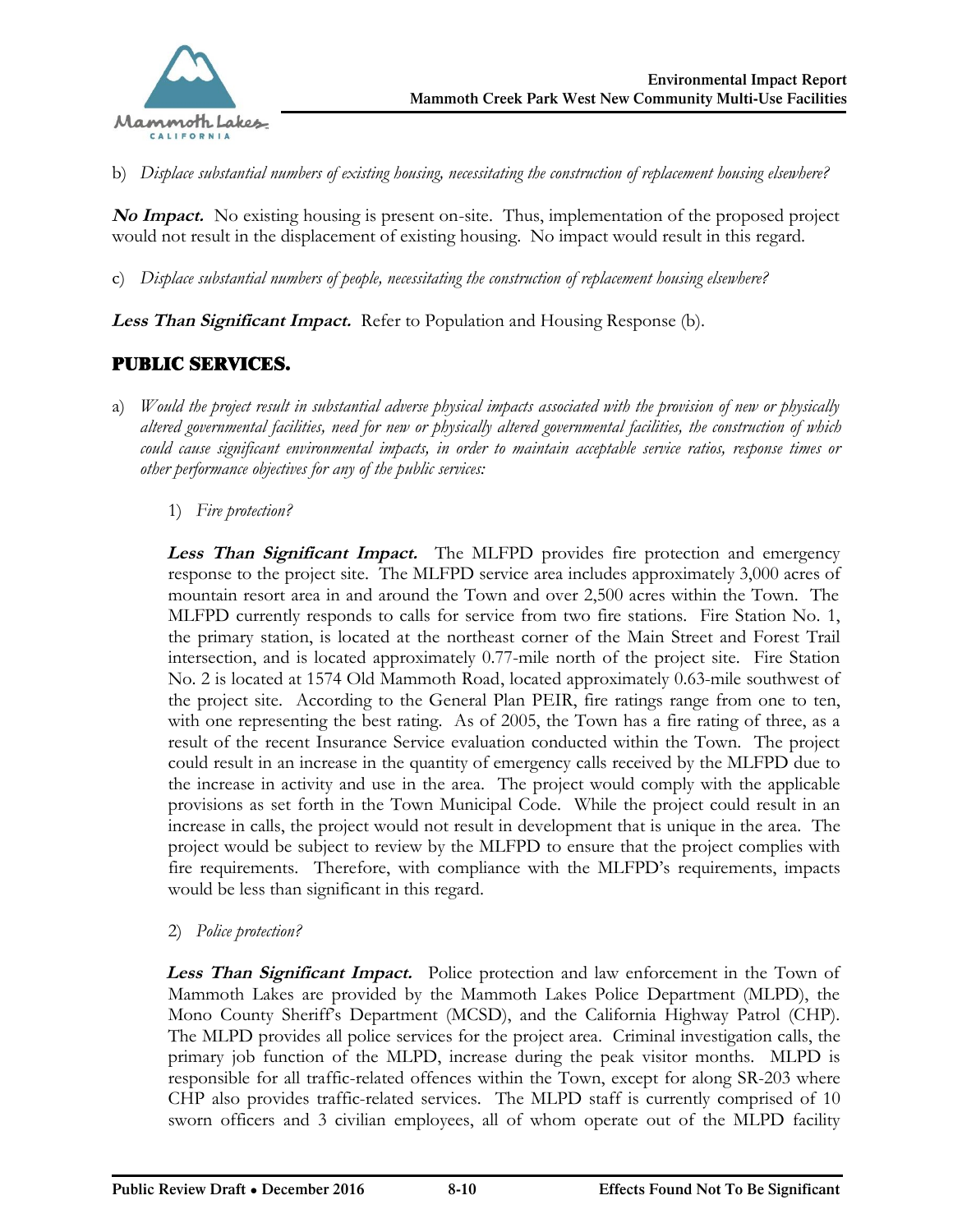located at 568 Old Mammoth Road.<sup>9</sup> Typically, two to four sworn officers are on duty at any one time. Dispatches for both the MLPD and MCSD are routed by Mono County.

The increase in visitors resulting from implementation of the project could result in a greater volume of emergency calls for police services and could potentially impact police protection and law enforcement services and facilities. However, the increase would be nominal as the project essentially is relocating the existing community facility and ice rink onto the project site.

3) *Schools?*

**Less Than Significant Impact.** The Town is located within the jurisdiction of the Mammoth Unified School District (MUSD). The MUSD provides education to students in grades kindergarten (K) through grade 12 with facilities that include Mammoth High School, Mammoth Middle School, Mammoth Elementary School, and Sierra High School. The average per pupil spending throughout the District is approximately \$7,425 per student per year, including approximately \$1,400 per student in federal and state aid for categorical, special education, and support programs. As the proposed community multi-use facilities would utilize existing Town staff for operations, an increase in employees would not occur. Therefore, the project would not generate additional population or students that would enroll at MUSD schools and a less than significant impact would occur in this regard.

4) *Parks?*

**Less Than Significant Impact.** The project would include active recreational opportunities, including an ice rink/RecZone, and an active outdoor recreation area to the west of the new community multi-use facilities. In addition, the existing park playground at Mammoth Creek Park West would be reconfigured and improved, and would remain onsite. As such, the project would provide Town residents access to recreational opportunities at the project site. Therefore, impacts would be less than significant in this regard.

5) *Other public facilities?*

**Less Than Significant Impact.** Other public services potentially impacted include public libraries, hospitals/healthcare, and public roadway maintenance. Library services in the Town are provided by the Mono County Library System. The Mammoth Lakes Library Branch, which is located at 400 Sierra Park Road, is approximately 17,000 square feet in size. The Mammoth Lakes Library was constructed in 2007 and was a substantial expansion from the previous library facility, which was approximately 7,000 square feet. The old library was located at 960 Forest Trail. In 2014 the Mammoth Lakes Library Branch served a population of approximately 85,000 persons.<sup>10</sup> This includes residents of the Town, residents of Mono County, as well as visitors to the area. The Mammoth Lakes Library Branch includes five full time equivalency staff, including the custodian.

<sup>-</sup><sup>9</sup> Correspondence with Chief Al Davis, Mammoth Lakes Police Department, conducted via e-mail on October 9, 2016.

<sup>10</sup> Town of Mammoth Lakes, *Land Use Element/Zoning Code Amendments and Mobility Element Update Environmental Impact Report*, SCH No. 2015052072, dated June 2016.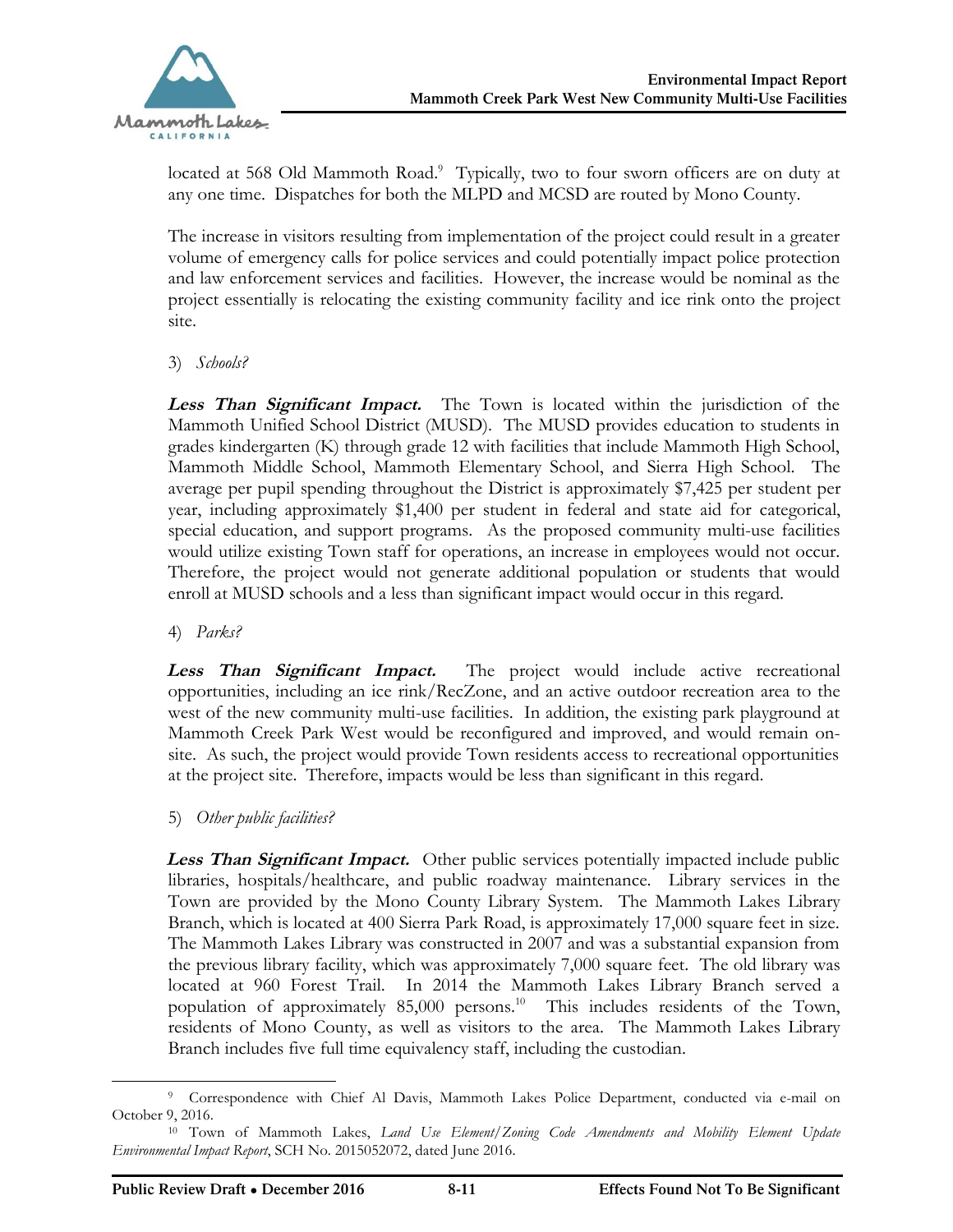

As development associated with the project would serve the existing Mammoth Lakes community and does not include any growth-inducing land uses, there would be no increase in demand for library services. Therefore, impacts would be less than significant in this regard.

# RECREATION. **Would the project:**

a) *Would the project increase the use of existing neighborhood and regional parks or other recreational facilities such that substantial physical deterioration of the facility would occur or be accelerated?*

**Less Than Significant Impact.** The proposed project does not include any residential land uses. The project's proposed community multi-use facilities would increase the available recreational services and amenities and support existing park and recreational activities in the area. The proposed project also includes public open spaces consisting of pedestrian plazas, landscape areas, and other amenities to be located to the north, east, and south of the proposed structure, as well as an active recreation area to the west. The proposed recreational facilities would provide increased recreational services to benefit the existing Mammoth Lakes community. Therefore, potential impacts to park and recreational facilities would be less than significant.

b) *Does the project include recreational facilities or require the construction or expansion of recreational facilities, which might have an adverse physical effect on the environment?*

**Less Than Significant Impact.** Refer to Recreation Response (a).

## TRANSPORTATION/TRAFFIC. **Would the project:**

b) *Conflict with an applicable congestion management program, including, but not limited to level of service standards and travel demand measures, or other standards established by the county congestion management agency for designated roads or highways?*

**No Impact.** Currently, the project site is not subject to a Congestion Management Program (CMP). Thus, potential impacts associated with traffic on CMP facilities would not occur.

c) *Result in change in air traffic patterns, including either an increase in traffic levels or a change in location that results in substantial safety risks?*

**No Impact.** The Mammoth Yosemite Airport is located approximately six miles east of the project site. As the proposed project consists of new community multi-use facilities, a change in air traffic patterns at this airport facility would not result. Impacts in this regard are less than significant.

e) *Result in inadequate emergency access?*

**Less Than Significant Impact.** Development of the proposed project would maintain existing emergency access to persons at the project site via access along Old Mammoth Road. Refer to Hazards and Hazardous Materials Response (g).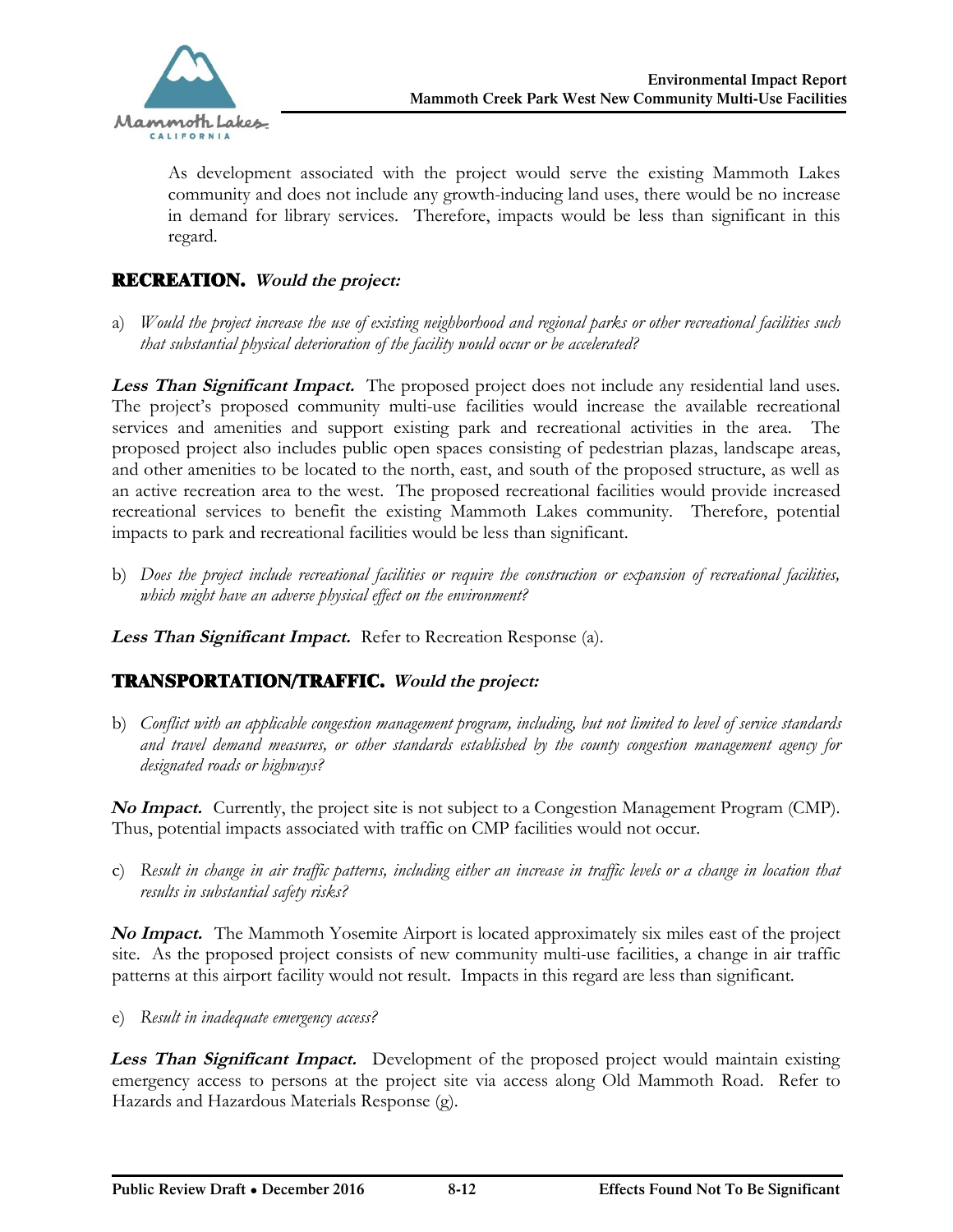The project would be required to comply with applicable MLFPD codes for emergency vehicle access. All appropriate fire and emergency access conditions would be incorporated into the design of the project. In addition, the project may not impede emergency access for adjacent or surrounding properties during construction or operation. Thus, with compliance with the Town's regulations, site access would be sufficient for emergency vehicles and impacts in this regard would be less than significant.

f) *Conflict with adopted policies, plans, or programs regarding public transit, bicycle, or pedestrian facilities, or otherwise decrease the performance or safety of such facilities?*

**Less Than Significant Impact.** The project would not conflict with adopted policies, plans, or programs supporting alternative transportation. The proposed project would result in beneficial impacts related to travelers within the project vicinity, since the project proposes multi-use community and recreational facilities situated along multi-use pathways and in close proximity to major transit stops.

Pedestrian access is currently provided via sidewalks on the eastern and western portions of Old Mammoth Road. There are no designated bike lanes along Old Mammoth Road in the vicinity of the project site. However, there are existing Class I Paved Multi-Use Paths along Old Mammoth Road and Mammoth Creek Road, adjacent to the project site. The multi-use paths provide for bicycle and pedestrian travel on a paved right-of-way completely separated from any street or highway. In addition, pedestrians/trail users can access the site via the Town Loop trail to the east and south of the project site, increasing access to public recreational amenities and allowing for pedestrian integration and improved circulation within the area. Eastern Sierra Transit and town trolley stops are currently located immediately adjacent to the project site along Old Mammoth Road and Mammoth Creek Road and in close proximity to the project area along Old Mammoth Road and Chateau Road. Access to the transit stops would be maintained, further encouraging reduction in automobile trips by providing access to transit. Existing access to the site via walking, bicycling, and public transit would be improved compared to existing conditions, and would not be interrupted or obstructed. Access to the project site would be required to comply with all Town design standards. With compliance with Town design standards, impacts would be less than significant in this regard.

# UTILITIES AND SERVICE SYSTEMS. **Would the project:**

## a) *Exceed wastewater treatment requirements of the applicable Regional Water Quality Control Board?*

Less Than Significant Impact. Wastewater treatment services are provided by the Mammoth Community Water District (MCWD). The wastewater treatment facility for the Town provides advanced secondary treatment, which includes biological treatment, filtration, and disinfection through utilization of chlorine. Treated water is stored in 10 distribution system storage reservoirs. According to the MCWD *2010 Urban Water Management Plan*, the existing wastewater treatment facility is designed to collect and treat wastewater of approximately 1,666 acre-feet per year in 2015 to approximately 2,330 acre-feet per year in 2030. The wastewater projections to be collected resulted from the average ratio of collected wastewater to total water demand for 2005 and 2010 and was applied to projected water demand for 2015-2030. Treated wastewater is discharged to Laurel Pond, located approximately 5.5 miles southeast of Mammoth Lakes. Laurel Pond provides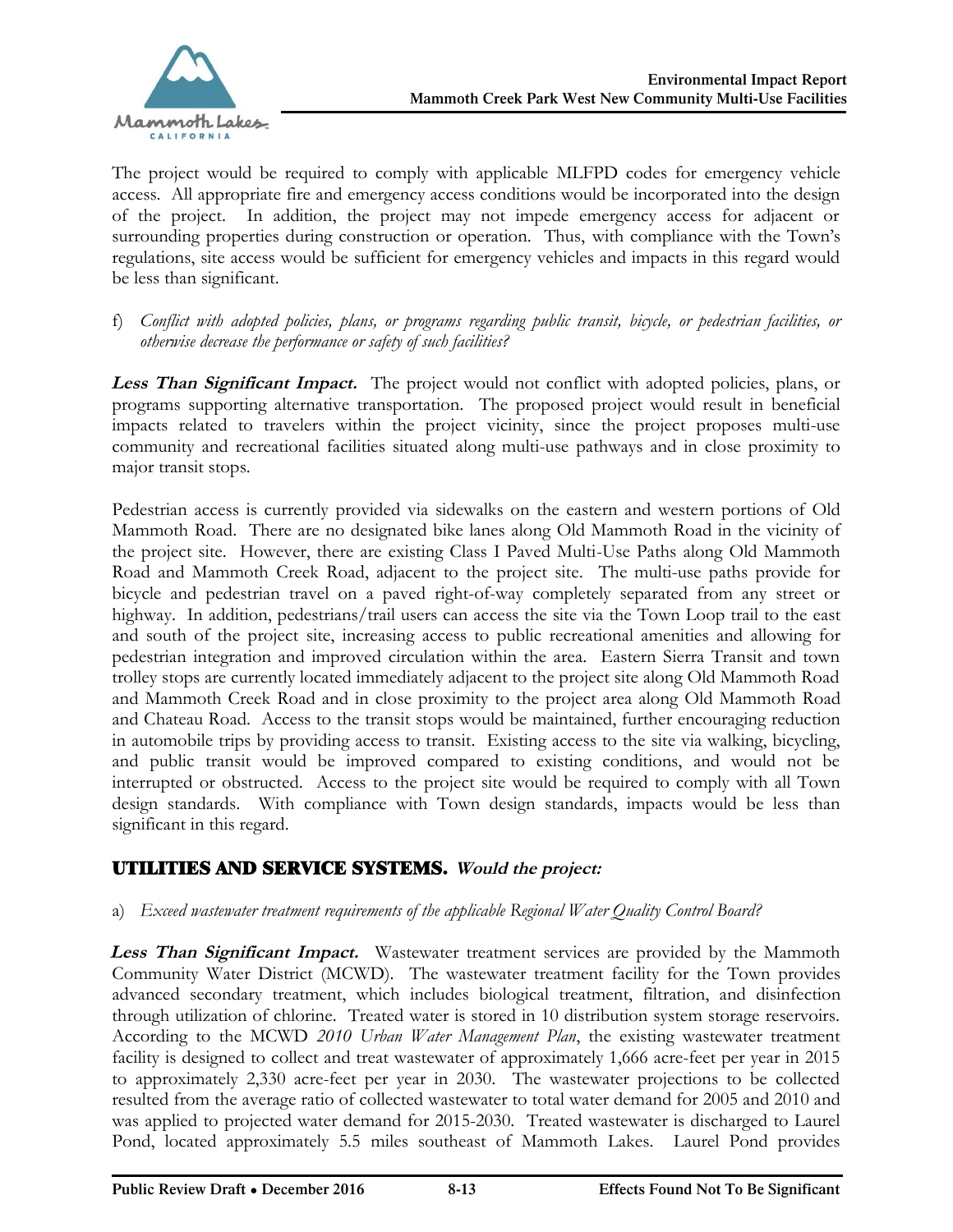secondary treatment of approximately 1,145 acre-feet per year to approximately 1,677 acre-feet per year in 2030. The proposed project would result in the construction of new community multi-use facilities at the project site. As the project does not include any growth-inducing land uses, it is not expected that the proposed project would exceed the MCWD wastewater treatment requirements. Therefore, impacts would be less than significant.

b) *Require or result in the construction of new water or wastewater treatment facilities or expansion of existing facilities, the construction of which could cause significant environmental effects?*

**Less Than Significant Impact.** Per a settlement agreement between Los Angeles Department of Water and Power (DWP) and the Mammoth Community Water District (MCWD) resolving two recent court cases, future water demands in the MCWD's service area should not exceed 4,387 acrefeet annually. Following a dry winter and a warm summer as well as a decline in groundwater aquifers, the MCWD Board enacted the "2013 MCWD Level I Water Restrictions" to place restrictions on water use. As such, project implementation could require additional water supplies to meet the increased demands of the proposed project. The existing on-site restroom and ice rink facilities water demands are approximately  $2,300$  gallons per day (gpd).<sup>11</sup> The proposed restrooms, ice rink/RecZone, and community space would demand approximately 8,500 gpd.<sup>12</sup> Project implementation would result in a net increase of 6,200 gpd in water demand (or 6.94 acre-feet per year).

The MCWD's 2005 Urban Water Management Plan (UWMP) considered the *Town of Mammoth Lakes Parks and Recreation Master Plan* (Parks and Recreation Master Plan) in demands for water for public sector uses from approximately 374 acre feet annually in 2010 to approximately 660 acre feet annually in 2025. The proposed project is within the Parks and Recreation Master Plan, which would comprise a small portion of the demand for treated water at General Plan build-out and demand is anticipated to occur within the anticipated growth parameters (660 acre feet by 2025).<sup>13</sup> In addition, the MCWD's 2010 UWMP indicates that available water sources particularly groundwater would be sufficient to serve the Town through 2030. Based on the 2010 UWMP, projected water demand by 2020 is anticipated to be 3,387 acre feet per year (and an available supply of 4,436 acre feet per year) and by 2030 is anticipated to be 4,180 acre feet per year (and an available supply of 4,436 acre feet per year). Thus, the MCWD anticipates having a surplus of 1,049 acre fee per year in 2020 and 256 acre feet per year by 2030. The proposed project would result in a net increase of 6.94 acre feet per year, which would only be 0.07 percent of the surplus water supply anticipated in 2020 and 2.7 percent of the surplus water supply anticipated in 2030 for an average year.

Further, it is acknowledged that the MCWD has published the *Draft 2015 Urban Water Management Plan* (Draft 2015 UWMP), which accounts for the Town's Parks and Recreation Master Plan, the Town's allocated 4,387 acre-feet per year, as well as updated cumulative projects (including recent changes to the Town's Floor Area Ratio [FAR] regulations). It is acknowledged that the Draft 2015 UWMP considers the Town's General Plan buildout horizon of 2035. Based on the Draft 2015

 $\overline{a}$ <sup>11</sup> Correspondence between the Town of Mammoth Lakes Public Works Department and HMC Architects, conducted via e-mail on December 20, 2016.

<sup>12</sup> Ibid.

<sup>13</sup> PCR, *Town of Mammoth Lakes Parks and Recreation Master Plan Project Final Initial Study/Mitigated Negative Declaration,* December 2011.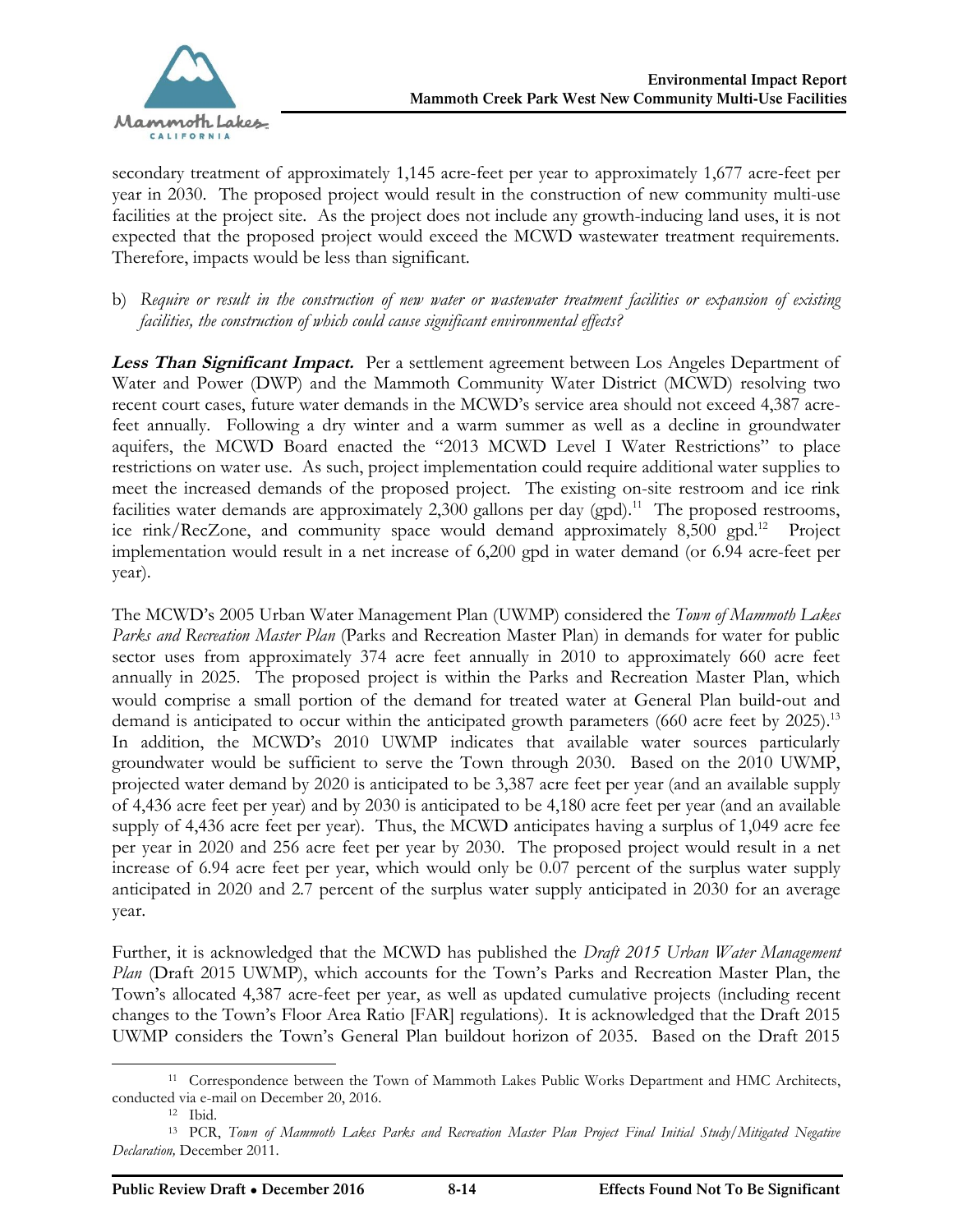

UWMP, projected water demand by 2020 is anticipated to be 2,264 acre feet per year (and an available supply of 2,299 acre feet per year) and by 2035 is anticipated to be a demand of 3,719 acre feet per year (and an available supply of 3,762 acre feet per year). Thus, the MCWD anticipates having a surplus of 35 acre fee per year in 2020 and 43 acre feet per year by 2035. The proposed project would result in a net increase of 6.94 acre feet per year, which would only be 19.8 percent of the surplus water supply anticipated in 2020 and 16.1 percent of the surplus water supply anticipated in 2035 for an average year.

Therefore, the project's water demand would be met. The proposed project does not include any growth-inducing land uses. Therefore, the Town would have the necessary infrastructure and water supply to accommodate the proposed project. Impacts to water demand, water supplies, and infrastructure would be less than significant in this regard. Also, refer to Utilities and Service Systems Response (a).

c) *Require or result in the construction of new storm water drainage facilities or expansion of existing facilities, the construction of which could cause significant environmental effects?*

**Less Than Significant Impact.** Refer to Hydrology and Water Quality Impact Statements HWQ-2 and HWQ-3.

d) *Have sufficient water supplies available to serve the project from existing entitlements and resources, or are new or expanded entitlements needed?*

**Less Than Significant Impact.** Refer to Hydrology and Water Quality Response (b).

e) *Result in a determination by the wastewater treatment provider which serves or may serve the project that it has adequate capacity to serve the project's projected demand in addition to the provider's existing commitments?*

Less Than Significant Impact. Refer to Hydrology and Water Quality Response (b).

f) *Be served by a landfill with sufficient permitted capacity to accommodate the project's solid waste disposal needs?*

**Less Than Significant Impact.** Solid waste collection service for the Town is currently provided by Mammoth Disposal, Incorporated. All solid waste generated by the Town is transferred to the Benton Crossing Landfill for disposal. The landfill is approximately 145 acres in size with a landfill footprint of approximately 72 acres. The maximum daily permitted throughput is 500 tons per day. The landfill has a remaining capacity of 695,047 cubic yards of compacted waste and is projected to close in December 2023.<sup>14</sup> The Town is working on a long term solution to address solid waste over the next 30 years. Project implementation could increase solid waste generation, placing greater demands on collection and disposal services, and diminishing landfill capacity. With the existing capacity in the Benton Crossing Landfill, there is adequate landfill capacity that can accommodate the waste generation and disposal needs for the proposed project. Further, all future development would be subject to compliance with the Town's Source Reduction and Recycling Element (SRRE)

<sup>14</sup> CalRecycle, *Facility/Site Summary Details: Benton Crossing Landfill*, [http://www.calrecycle.ca.gov/SWFacilities/](http://www.calrecycle.ca.gov/SWFacilities/ ) Directory/26-AA-0004/Detail/, accessed September 14, 2016.